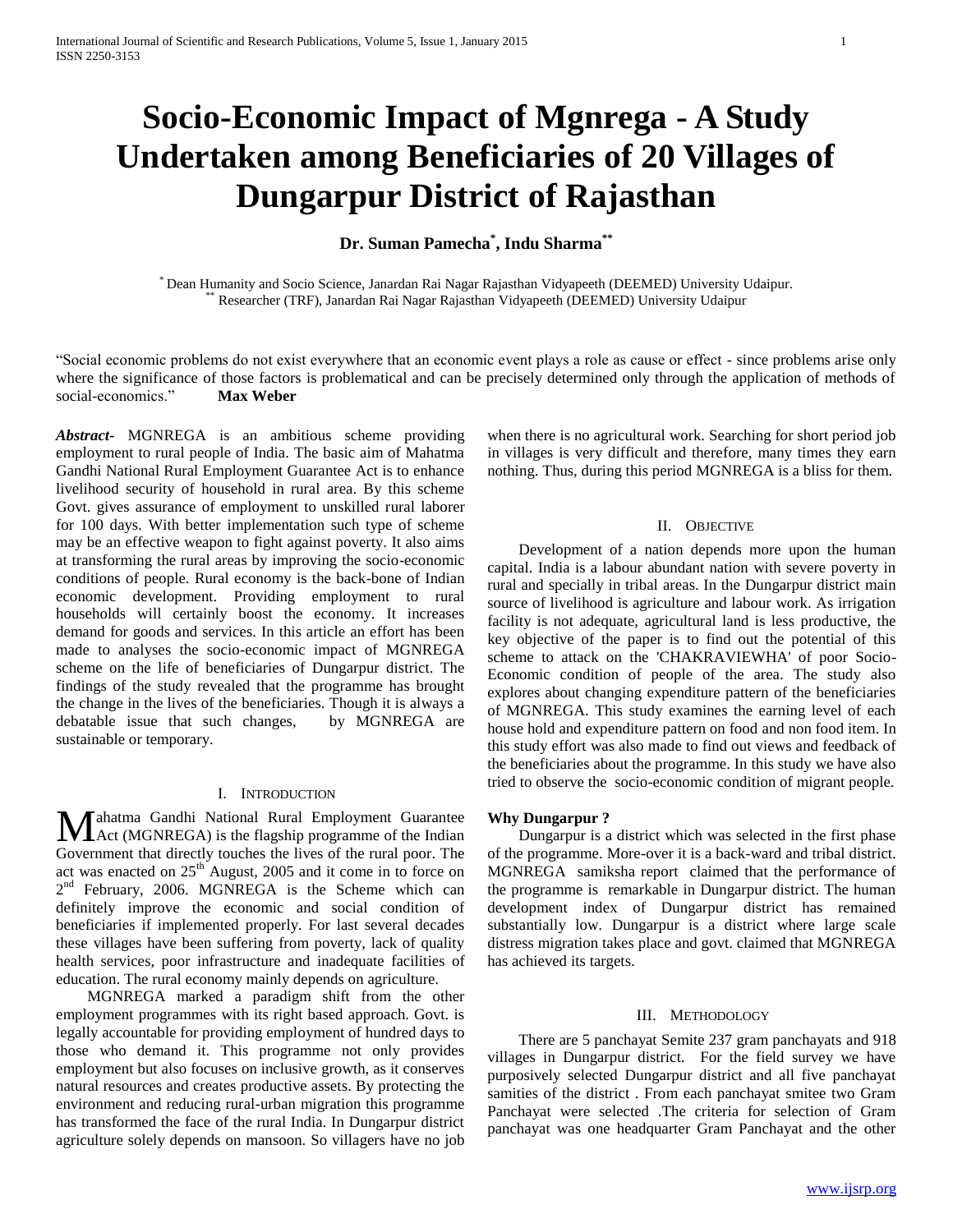one was far away from the headquarter. Thus total 10 Gram Panchayats were selected by using purposively sampling method from each grampanchayat 2 villages were randomly selected for the study. After the selection of the villages the list of jobcard holders of MGNREGA household was obtained from gram panchayat and 10 MGNREGA jobcard holders were randomly selected. Thus the sample size concise of 200 MNREGA beneficiaries .

 The following table shows the distribution of panchayat samiti-wise list of randomly selected 10 gram panchayats and 2 villages from each Gram panchayat of Dungarpur.

| <b>Panchyat Samiti</b> |            | <b>Gram Panchayat</b> |              | <b>Villages</b> |          |     |                |  |
|------------------------|------------|-----------------------|--------------|-----------------|----------|-----|----------------|--|
|                        | Dungarpur  |                       | Bilri        | .,              | Bilri    | 2.  | Mathugamra     |  |
|                        |            | ◠<br>۷.               | Khempur      | 3.              | Khempur  | 4.  | Vagdari        |  |
| $\mathcal{D}$<br>z.    | Sagwara    | 3.                    | Vardha       | 5.              | Vardha   | 6.  | Kishanpur      |  |
|                        |            | 4.                    | Padardi Badi | 7.              | Padardi  | 8.  | Kundola        |  |
| 3.                     | Simalwara  | 5.                    | Kua          | 9.              | Kuwa     | 10. | Nai Chikhali   |  |
|                        |            | 6.                    | Dhambola     | 11.             | Dhambola | 12. | Kovadia        |  |
| 4.                     | Bichhiwara | 7<br>$\prime$ .       | Jhana        | 13.             | Jhana    | 14. | Bori           |  |
|                        |            | 8.                    | Gamdi Ahada  | 15.             | Gamdi    | 16. | <b>Dhanmat</b> |  |
| 5.                     | Aspur      | 9.                    | Devla        | 17.             | Devla    | 18. | Gav Devla      |  |
|                        |            | 10.                   | Sakani       | 19.             | Sakani   | 20  | Parda          |  |

### **Table – 1: Distribution of Selected Villages**

 Mainly our research is based on descriptive method. Basic statistical tools have been used to analyse and examine the facts and information collected from the field survey.

#### **Socio-Economic Background of Beneficiaries :**

 Dungarpur is located in the south of Rajasthan having only 1.1% area and 2.0% population of the state. In the district 65% people belongs to ST community & 93% people reside in rural area . The study reveals that 59.0% respondents are tribal, 22.5% are OBC, 13.0% are SC and only 5.5% are from General category. 37.5% beneficiaries are engaged in agricultural activities, 57.0% are labourer, 85.0% households have less than 6 members in the family only 3% respondents have reported that they possess higher education. Very few family lives in Pucca houses, many of them live in huts on the top of a small hill. Main source of drinking water in this area is the hand pump. It is reported by the respondents that even if there were public taps installed, but availability of water is rare and does not fulfill their requirement. The large section of the respondents fall in the income group of 10,000 to 25,000 Rs. in a year. 65% families have their own land, but the land size is very small . The land available for agriculture is hilly also, so it is difficult for them to use new and scientific techniques of cultivation. Distress migration in the area was also found during the survey.

**Table – 2: Caste wise distribution of the facilities available beneficiary families**

| <b>Facilities</b> |     | Gen. | <b>SC</b> | <b>ST</b> | <b>OBC</b>     | <b>Total</b> | $\frac{6}{6}$ |
|-------------------|-----|------|-----------|-----------|----------------|--------------|---------------|
| Electricity       | Yes | 11   | 25        | 97        | 44             | 177          | 85.5          |
|                   | No  |      | 01        | 21        | 0 <sub>1</sub> | 23           | 11.50         |
| Water             | Yes | 09   | 08        | 02        | 15             | 34           | 17.00         |
| Connection        | No  | 02   | 18        | 116       | 30             | 166          | 83.00         |
| Connection        | Yes | 04   | 08        | 03        | 09             | 24           | 12.00         |
|                   | No  | 07   | 18        | 115       | 36             | 176          | 88.00         |
| Television        | Yes | 10   | 11        | 29        | 17             | 67           | 33.50         |

|            | No  | 0 <sub>1</sub> | 15 | 89  | 28 | 133 | 66.50 |
|------------|-----|----------------|----|-----|----|-----|-------|
| Mobile     | Yes | 09             | 16 | 100 | 34 | 159 | 79.50 |
|            | No  | 02             | 10 | 18  | 11 | 41  | 20.50 |
|            | Yes | 05             | 04 | 33  | 09 | 51  | 25.50 |
| Cycle      | No  | 06             | 22 | 85  | 36 | 149 | 74.50 |
| Meter      | Yes | 06             | 07 | 35  | 12 | 60  | 30.00 |
| Cycle      | No  | 05             | 19 | 83  | 33 | 140 | 70.00 |
| Sanitation | Yes | 04             | 02 | 12  | 02 | 20  | 10.00 |
|            | No  | 07             | 24 | 106 | 43 | 180 | 90.00 |

Source: Field survey.

#### **Basic Facilities :**

 The study of the table-2 describes the basic facilities available in survey area. It includes electricity, drinking water and gas connection. It also gathers facts about television and toilet facilities available to households. The use of cycle , motorcycle and mobile is very common in survey area.

 If we examine the study reveals that 88.5% have electricity connection at their home. Their are only 33.5% family have Television at there home. The condition of drinking water connection is poor, only 17% household have reported that they have this facility at their home, only 12% families have gas connection in their kitchen. It is interesting to note that less than 3% tribal family have gas and less then 2% tribal families have drinking water connection. Lack of appropriate Sanitation is a major concern for the people of India .The basic toilet and sanitation facilities are available to only 10% of households. Therefore "Swach Bharat Abhiyan" has a role to play in survey are.

#### **Impact on Migration:**

 One of the important objectives of MGNREGA is a significant reduction in migration of unskilled labour force from the rural villages to urban cities through its provision of hundred days of guaranteed wage employment. The survey has also gathered facts about various facts of migration in the selected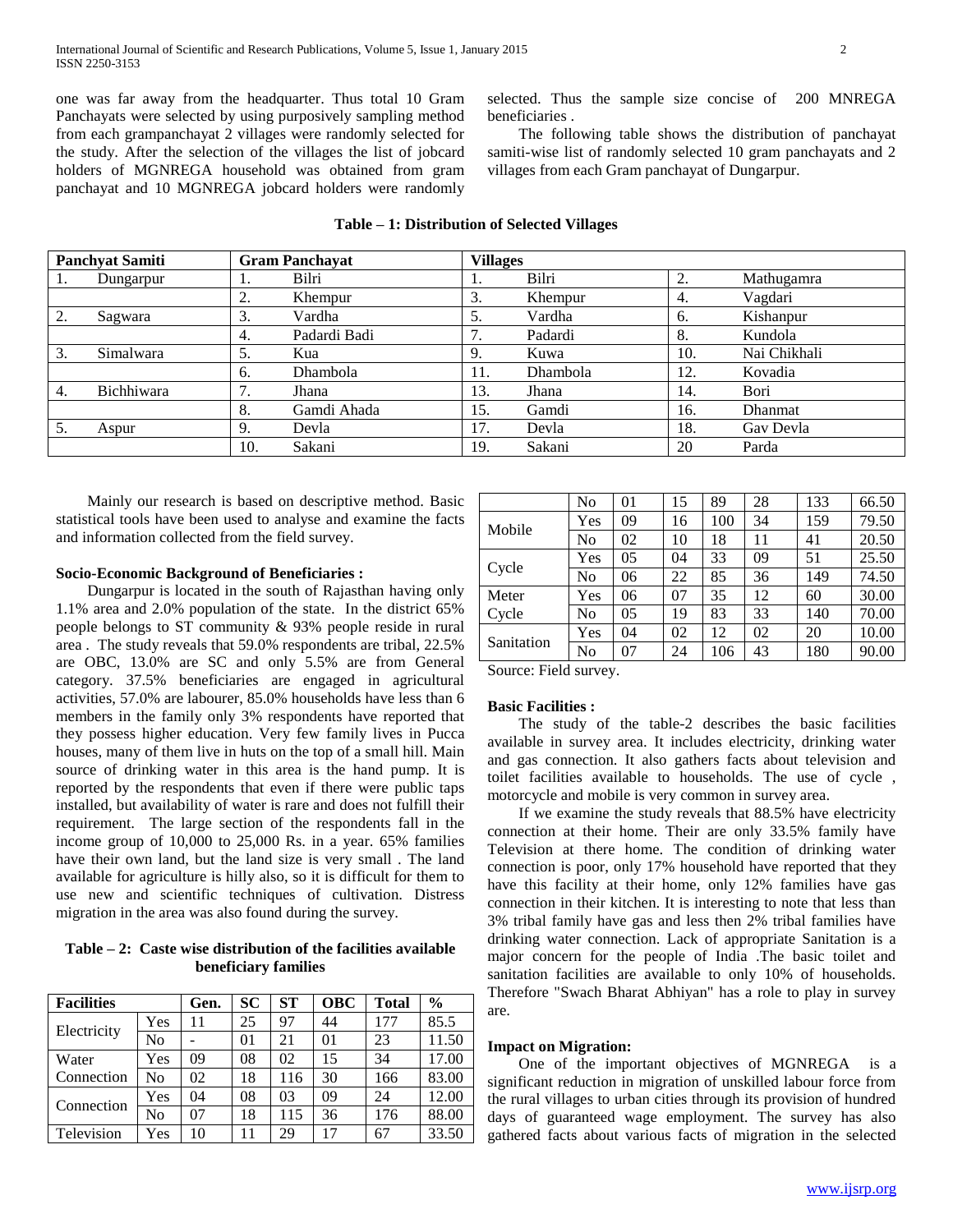villages of Dungarpur districts. Important features regarding migration of the surveyed area are as follows--

- Out of 200 households, only 14.5% reported that they migrated for their livelihood.
- No migration was observed in Varda and Kuwa Gram Panchayats.
- Total numbers of migrated person in all the surveyed villages were 38.
- Among the migrated beneficiaries 50% were migrated to Gujarat.
- Study shows that 83% of the migrants were male.
- 79% of migrants have reported that they lived at migrated places not more than six months period, though they prefer to come back frequently to their native villages.
- There are 82% of migrants are married, 66% are educated and 74% fall under the age group of 25 to 49 years.

 The following Table-2 shows the daily wage received by male and female migrants, during migration period.

**Table 3: Wages reported during migration**

| <b>Daily Wages</b> | Female | Male | <b>Total</b> | Percent |  |
|--------------------|--------|------|--------------|---------|--|
| Up to $100$ Rs.    | 06     | 05   |              | 28.80   |  |
| 100 to 200 Rs.     |        | 05   | 05           | 13.40   |  |
| 200 to 400 Rs.     |        | 20   | 20           | 52.60   |  |
| Not Responded      |        | 02   | 02           | 05.20   |  |
| <b>Total</b>       | 06     | 32   | 38           | 100.00  |  |

Source: Field survey.

Ho— Sex and wages are independent.

 The above table reveals that only 16% women had migrated. Further they reported that they are involved in local migration only. To examine the independence of sex and wages,  $\chi^2$  test was applied. The calculated value of  $\chi^2$  at 5% significant level at 3 df, was 15.4 and the table value was 5.99. Thus the calculated value of  $\mathcal{X}^2$  was greater than the table value. Hence we rejected the null hypothesis. By this statistical analysis we can say that women workers are getting low wages compared to male workers during migration.

### **Share of MGNREGA Income in Annual Income :**

 Main source of earning is agriculture and labour work in survey area.

| Total<br>Yearly<br>Income<br>Yearly<br>Income<br>from MGNREGA | Up to 25,000 | More then $25,000$ |
|---------------------------------------------------------------|--------------|--------------------|
| 0-5000                                                        | 55           | 03                 |
| 5000-10,000                                                   | 102          | 19                 |
| More then $10,000$                                            | 15           | 01                 |
| Not Responded                                                 | 05           |                    |
| <b>Total</b>                                                  | 177          | 23                 |

Source: Field survey.



 The study reveals MGNREGA has been successful in increasing the income by providing wage employment to rural households in Dungarpur district. 51% households, who reported yearly income up to Rs. 25000, have admitted that MGNREGA jobs have contributed somewhat from Rs. 5000 to 10000 in the

yearly income of their family. Similarly 8% of the total households reported that yearly income from MGNREGA has been more than Rs. 10000 and only 29% respondents have shown yearly contribution from the scheme upto Rs. 5000. It is important to note that 97.5% household reported that this